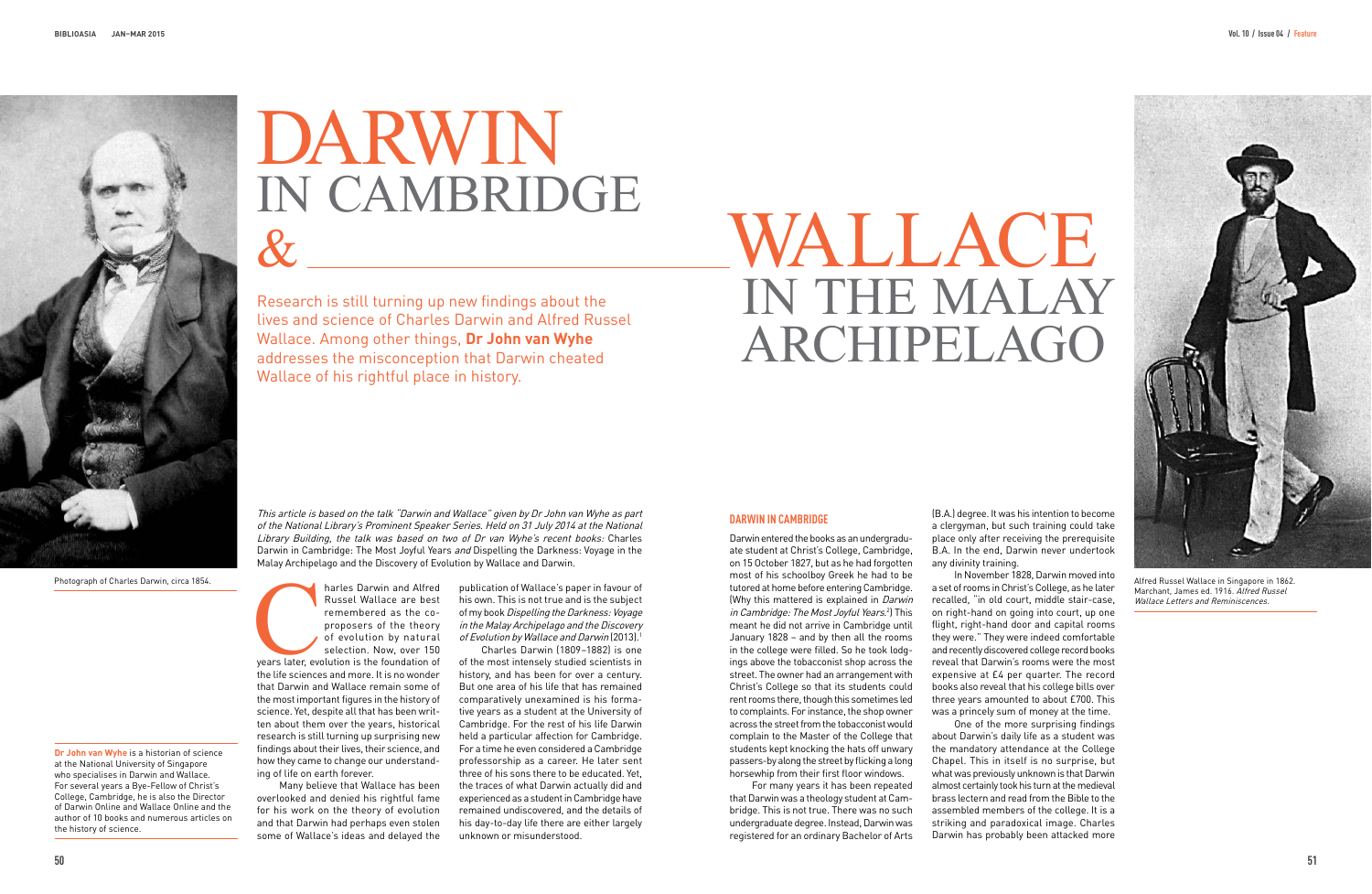than any other scientist in history as being purportedly irreligious or worse, dangerous to religion. Although Darwin would cease to believe in Christianity shortly after his voyage on HMS Beagle (1831–36), he was never an atheist.

Like many young men of his social class, Darwin was passionately dedicated to the sport of shooting birds. When he could not go shooting, he would practise his aim in his comfortable college room. He later recalled in his autobiography:

When at Cambridge I used to practise throwing up my gun to my shoulder before a looking-glass to see that I threw it up straight. Another and better plan was to get a friend to wave about a lighted candle, and then to fire at it with a cap on the nipple, and if the aim was accurate the little puff of air would blow out the candle. The explosion of the cap caused a sharp crack, and I was told that the Tutor of the College remarked, "What an extraordinary



thing it is, Mr Darwin seems to spend hours in cracking a horse-whip in his room, for I often hear the crack when I pass under his windows."3

Not very keen on his official studies, Darwin devoted himself to collecting beetles instead. He soon discovered several novel ways to procure rare and unusual specimens, and had a special cabinet made to house his collection. Darwin sent records of his captures to the well-known entomologist James Stephens who regularly published records of British entomology. These were Darwin's first words in print. So even as an undergraduate, and in a very small way, Darwin had already begun to contribute to science.

In later life Darwin liked to sheepishly recall one of his beetling misadventures: "One day, on tearing off some old bark, I saw two rare beetles and seized one in each hand; then I saw a third and new kind, which I could not bear to lose, so that I popped the one which I held in my right hand into my mouth. Alas it ejected some intensely acrid fluid, which burnt my tongue so that I was forced to spit the beetle out, which was lost, as well as the third one."<sup>4</sup> One certainly cannot doubt his sincerity as a collector.

Darwin's interests in science became a lifelong passion. He read the scientific travel accounts of the great German naturalist Alexander von Humboldt and dreamed of travelling on a scientific tour of his own.

Darwin became the loyal pupil of John Stevens Henslow, a professor of botany, from whom Darwin learned a great deal about scientific method. The two became such good friends that college dons who had not met Darwin referred to him as "the man who walks with Henslow."5 Darwin also studied other branches of natural science in his own time as the university then offered little instruction in science. He eventually learned the basics of a wide range of current fields. In 1831, he successfully completed his exam to gain his B.A. degree. Darwin later recalled, "Upon the whole, the three years I spent at Cambridge were the most joyful of my happy life."<sup>6</sup> It was Henslow who would shortly thereafter recommend Darwin for the post of naturalist on HMS *Beagle* on a voyage around the world.<sup>7</sup> The rest, as they say, is history.

# **in SeArch ofthe hiStoricAL WALLAce**

For Alfred Russel Wallace (1823–1913) the picture is quite different. He did not come from a privileged background and although he attended a good school like Darwin's, Wallace never went to university. His family had fallen on hard times. But as there was little science taught at universities anyway, most men of science at the time were largely self-taught. Both were middle-class, Darwin from the higher end of the spectrum, Wallace

from the lower.

Darwin's life and work have been intensively studied by historians for over a century. Wallace, on the other hand, like many other scientists of his day, has been the subject of comparatively little historical study. But unlike the thousands of other forgotten scientists of his era, Wallace has become the centre of interest of another group of people – not historians, but enthusiasts.

From the 1960s onward, articles and books about Wallace by popular writers began to appear. From one publication to another, Wallace gradually came to be portrayed as ever more "forgotten", wronged and in need of being reinstated in the annals of history. Many popular writers have even gone so far as to suggest some nefarious skulduggery in the story of Wallace. It is

**(Top left)** A Cambridge graduate in the 1820s sporting the latest fashion – trousers (instead of knee breeches) **(Left)** Christ's College, Cambridge, where Darwin

spent his undergraduate years.



**(Above)** Restoration of Darwin's room at Christ's College was completed in 2009. He lived here from 1828–1831.

**(Below)** Dispelling the Darkness uncovers the true story of Darwin and Wallace and the theory of evolution. Published by World Scientific Publishing Co., 2013

John van Wyhe



Voyage in the Malay Archipelago and the<br>Discovery of Evolution by Wallace and Darwin



now commonly suggested that Darwin or his friends treated Wallace unfairly, that he was cheated or robbed of priority or credit for his main discovery. Some writers claim that Darwin lied about when he received Wallace's essay on evolution, or worse, even plagiarised Wallace's work. The reason for their suspicion? In 1858, Wallace, who was living on the island of Ternate in Indonesia, mailed Darwin an outline theory that appeared remarkably similar to the one Darwin had been working on for the last 20 years. Darwin was at that time about two years away from finally completing and publishing in his so-called "big book" on evolution by natural selection.

The effect of this well-meaning posse of Wallace-championing writers and enthusiasts is striking. The public picture of Wallace has been dramatically transformed. Almost all of the main elements that are now stressed about Wallace are actually absent in accounts from his own lifetime or by those who actually knew him.

If Wallace's name is familiar at all to the average reader today, it is usually as a supposedly forgotten underdog. Wallace? Wasn't he the one who was cheated by Darwin? The very suggestion that a forgotten man did just as much as the famous Darwin, and ought to be just as famous, instantly